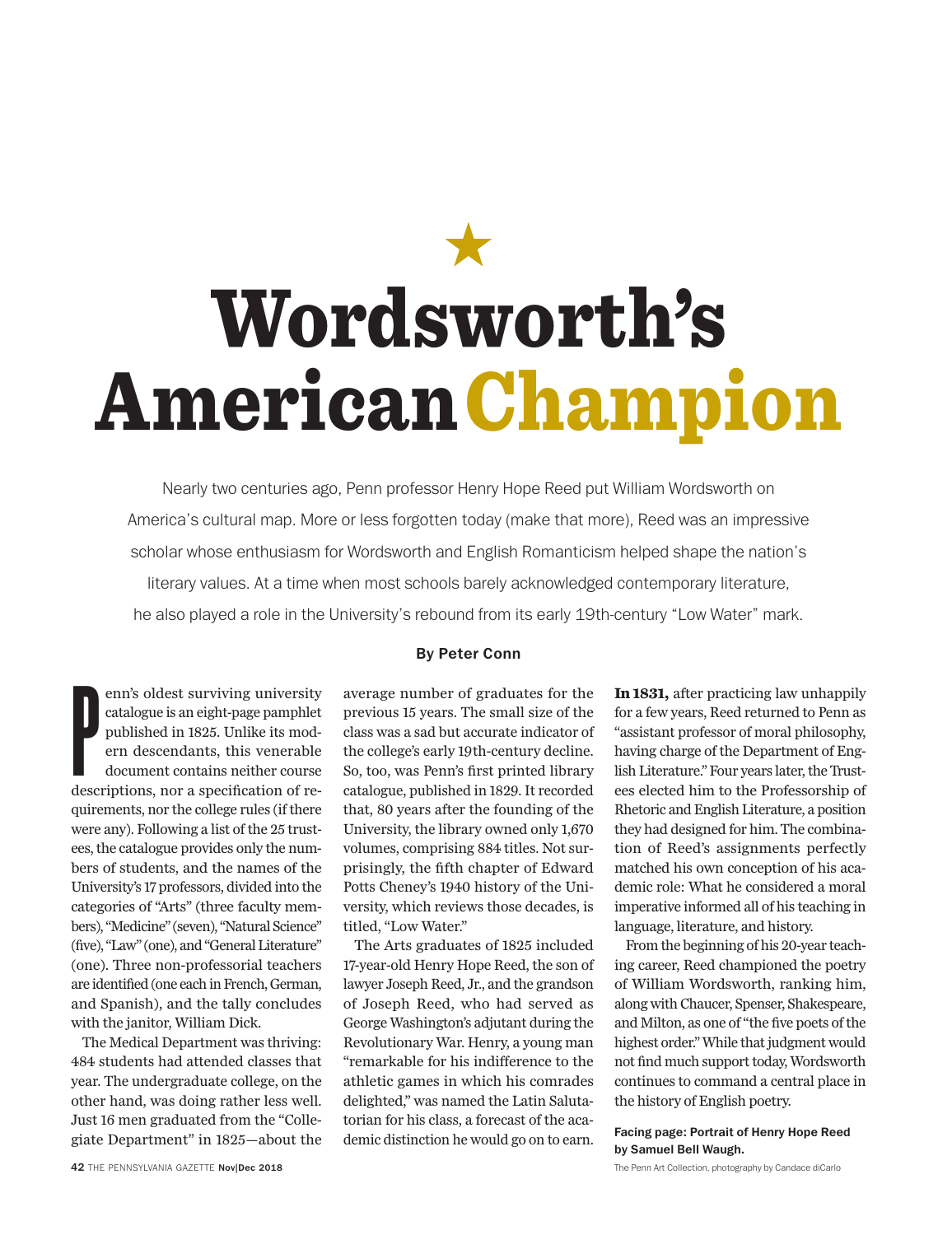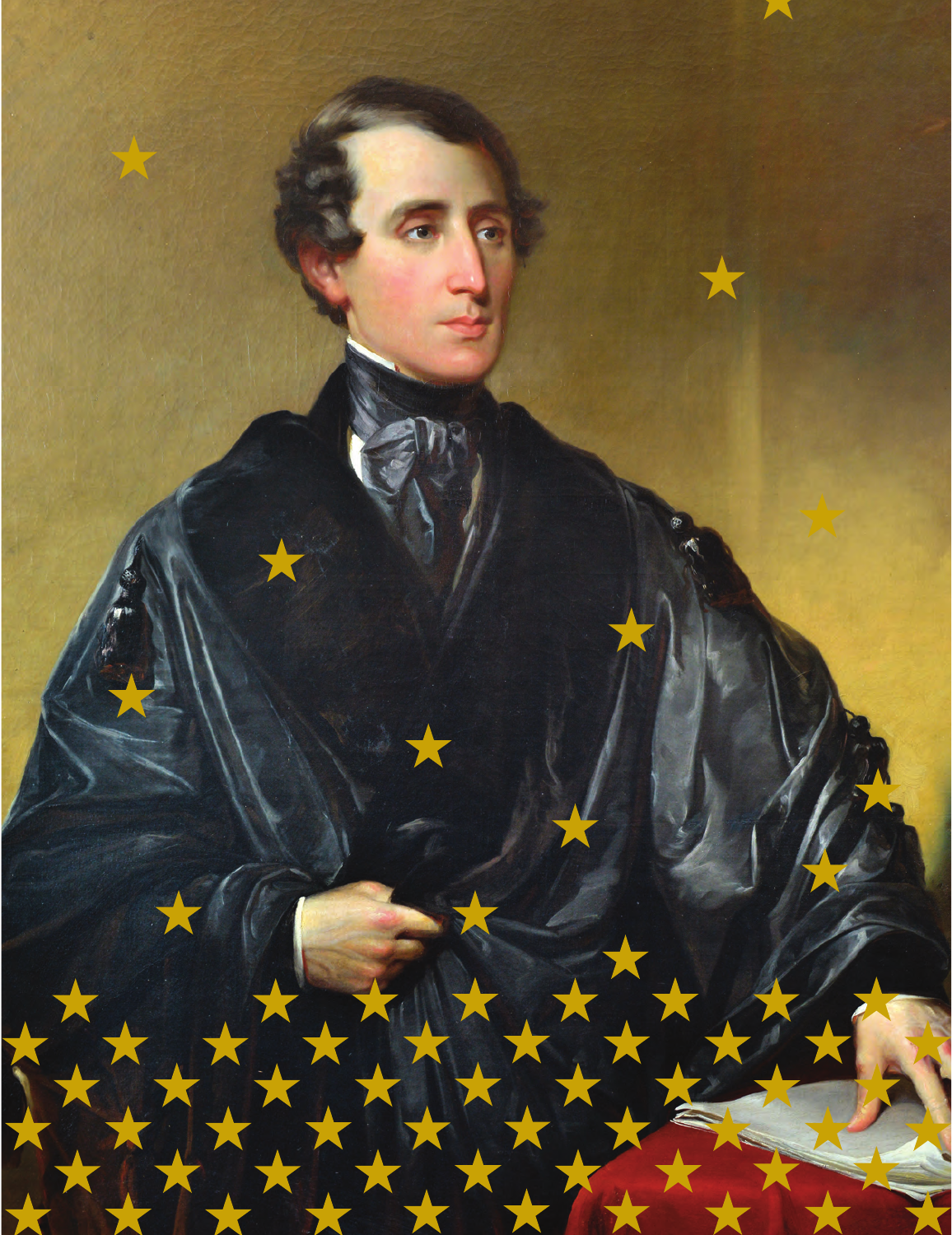In teaching the poetry of Wordsworth, or indeed any contemporary literature, Reed was something of a pioneer. "I doubt many American colleges or universities of the 1830–1850s era were devoting faculty positions and courses to the serious study of literature," says John Thelin, a professor of higher education and public policy at the University of Kentucky who is a leading authority on the history of higher education in America. "Most of the colleges were following the Yale Report [of 1828] and tended to have no 'majors' and a fairly tedious classical curriculum," in line with the document's defense of a traditional course of study built around Greek and Latin. "So, the fact that Penn would hire and allow a professor to teach English literature, including the poetry of Wordsworth, suggests a very distinctive university. Way ahead of the curve."

Reed's enthusiasm for Wordsworth's poetry expressed itself most influentially when, in 1837, he edited and published *The Complete Works of William Wordsworth*, the first one-volume collection to appear on either side of the Atlantic. (Wordsworth, motivated both by pride and by a keen desire to enhance his income, had been hectoring his own English publisher to bring out such an edition, without success.)

A little over a year after his edition appeared, Reed published an anonymous and quite favorable commentary on the book in the *New York Review*. (Anonymous and friendly self-reviews occupied a sizable place in early 19th-century criticism.) Much of Reed's 27,000-word essay is given over to establishing his high claims for poetry among the arts and for Wordsworth among the poets. At its core, Reed's conception of poetry's value is more theological than aesthetic: "The highest poetry must be sacred," exhibiting "for its own glory ... its affinity and subordination to religion." Wordsworth, Reed contends, more successfully than any other modern poet, has, through his verses, made "strenuous and constant efforts for the spiritual elevation of mankind." While this is not the sort of vocabulary that later critics would deploy in their assessments of Wordsworth, it seems to have stimulated a wide appreciation of the poet among antebellum readers.

Wordsworth was by no means unknown in the US prior to Reed's edition of his work. An American edition of *Lyrical Ballads* had been published in 1799, just a year after this landmark volume appeared in England, and other editions followed. Furthermore, over the first three decades of the 19th century, a number of American poets had made their Wordsworthian loyalties clear.

To cite the most striking example, William Cullen Bryant, America's first major Romantic poet, responded to Wordsworth with an emotion akin to reverence. William Henry Dana, author of the classic memoir, *Two Years Before the Mast*, reported that "I never shall forget with what feeling my friend Bryant … described to me the effect produced upon him by his meeting for the first time with Wordsworth's ballads. He said that, upon opening the book, a thousand springs seemed to gush up at once in his heart, and the face of Nature, of a sudden, to change into a strange freshness and life."

Ralph Waldo Emerson traveled to England in 1833, pilgrim-like, to meet Wordsworth and Coleridge. Arriving unannounced at Rydal Mount, the Wordsworth family's cottage in the Lake District, Emerson was received with courtesy and spent several hours in a conversation that ranged from nature to education to politics. Along the way, Wordsworth did not disguise his rather low estimate of Emerson's fellow Americans: "I fear that they are too much given to the making of money, and secondly, to politics."

Emerson left Rydal Mount with a somewhat diminished admiration for the man he had traveled several thousand miles to meet. Nonetheless, Wordsworth's influence can be detected across much of the Emersonian canon, including his immensely consequential essay, *Nature*, which would appear in 1836, just three years after his English sojourn.

Bryant and Emerson typified a fervent appreciation of Wordsworth's poetry but one that was embraced by a fairly narrow coterie of literary practitioners. Scholars who have examined the question of Wordsworth's reputation in America have concluded that it was through Henry Reed's "interested efforts"-his 1837 edition of the poems and his 1839 essay, in particular-that "Wordsworth was first made widely known, and admired, in this country." This conclusion was first ventured more than 90 years ago by Annabel Newton, in her book, *Wordsworth in Early American Criticism*; most writers on the subject in the subsequent nine decades have agreed.

Note that the aging and pious Wordsworth whom Reed celebrated in his lectures and essays was quite a different poet from the 20-something radical who had, nearly four decades earlier, famously welcomed the coming of the French Revolution:

Bliss was it in that dawn to be alive, But to be young was very heaven!

That youthful dream of heaven quickly evaporated. As he watched the Revolution collapse into the Terror, Wordsworth's allegiances shifted irreversibly toward a reverence for the status quo, both in politics and religion. Edmund Burke, the towering defender of conservatism against revolutionary change, became the poet's most important intellectual mentor.

Although Reed's allegiance embraced the entire Wordsworthian canon, it was anchored primarily in his affinity for the later work, in which the poet affirmed the values of Christian piety and social order.

In 1836, while Reed's edition was still a work in progress, he opened a correspondence with Wordsworth that continued until shortly before the poet's death. In all, the two men exchanged 71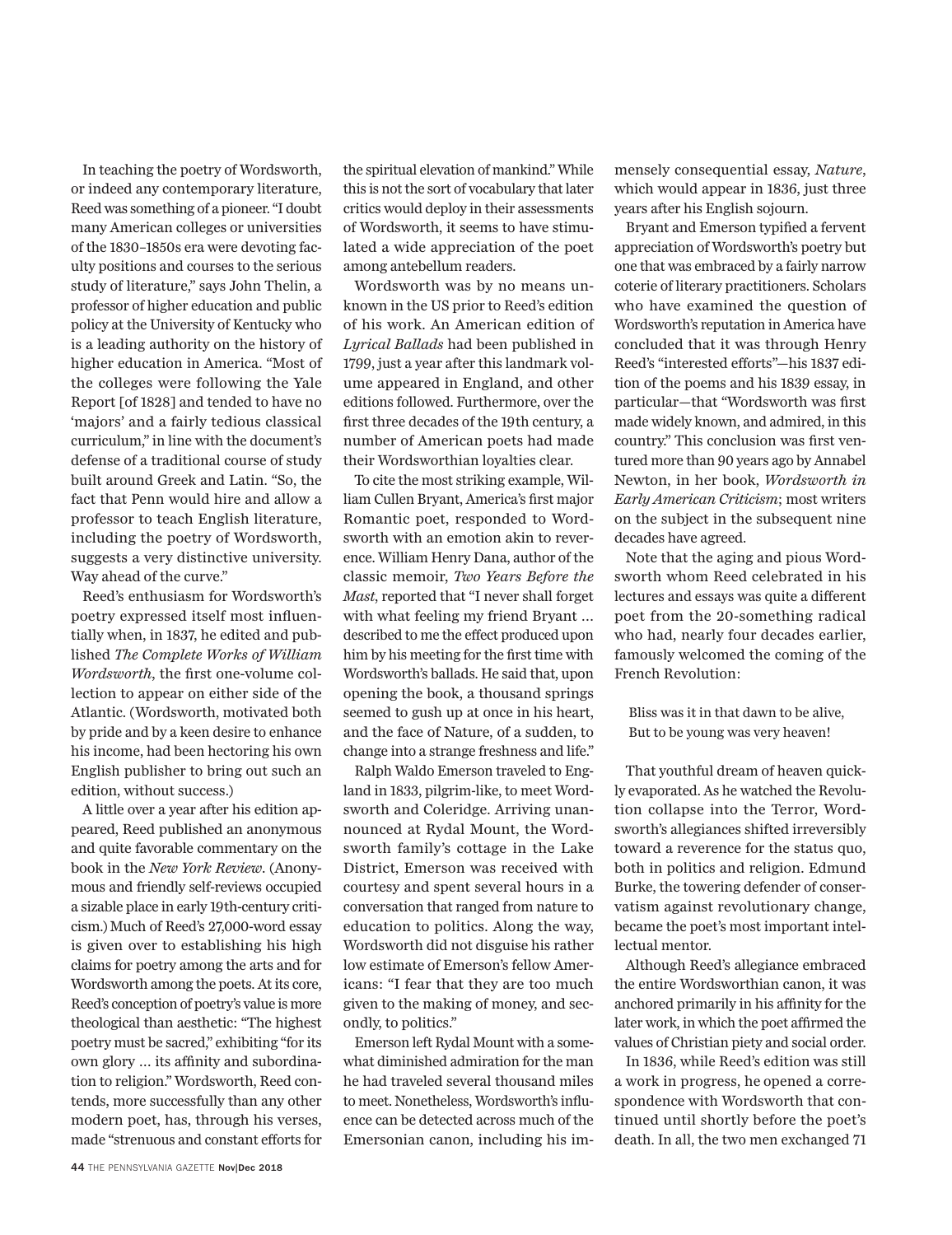

**Painting of Rydal Mount, Wordsworth's family cottage, and the poet's favorite portrait of himself, both by Henry Inman.**

poems. He discloses a prompting "sense of obligation": communing with these poems, he confides, "I have felt my nature elevated." Reed closes by pronouncing "blessings" on his idol.

What Reed did not tell Wordsworth was that he had already completed most of the work on the edition he would publish the following year. Soon after he received the book, Wordsworth wrote to Reed on August 19, 1837—16 months after receiving Reed's first letter. Although he briefly declared himself pleased to learn of the wider circulation of his work, Wordsworth devoted most of his letter to complaints about the lack

letters that fill well over 200 pages in the printed edition. Here lies another of Reed's distinctions. It is surely safe to claim that no other 19th-century American academic carried on such a volume of communication with a major English poet.

It would be gratifying to report that these letters are filled with elevated literary talk and biographical insights, seasoned with dollops of titillating gossip, all in memorable prose on both sides. Instead, they reveal a tug of war between an importunate admirer and an aging and—initially, at least—reluctant interlocutor. The ratio of letters and pages signals the imbalance in the correspondence: Reed wrote 48 of the letters, accounting for 175 printed pages; Wordsworth wrote just 23 letters, totaling 63 pages.

From the outset, Reed adopted a tone marked by an unctuous flattery that barely conceals an almost audible need for the poet's attention. In the first letter Reed sent, on April 25, 1836, he introduces himself in fulsome terms. His letter, he assures Wordsworth, is not intended to flatter but to express "the flow of gratefulness, which so naturally gushes" whenever he re-reads one of the great man's

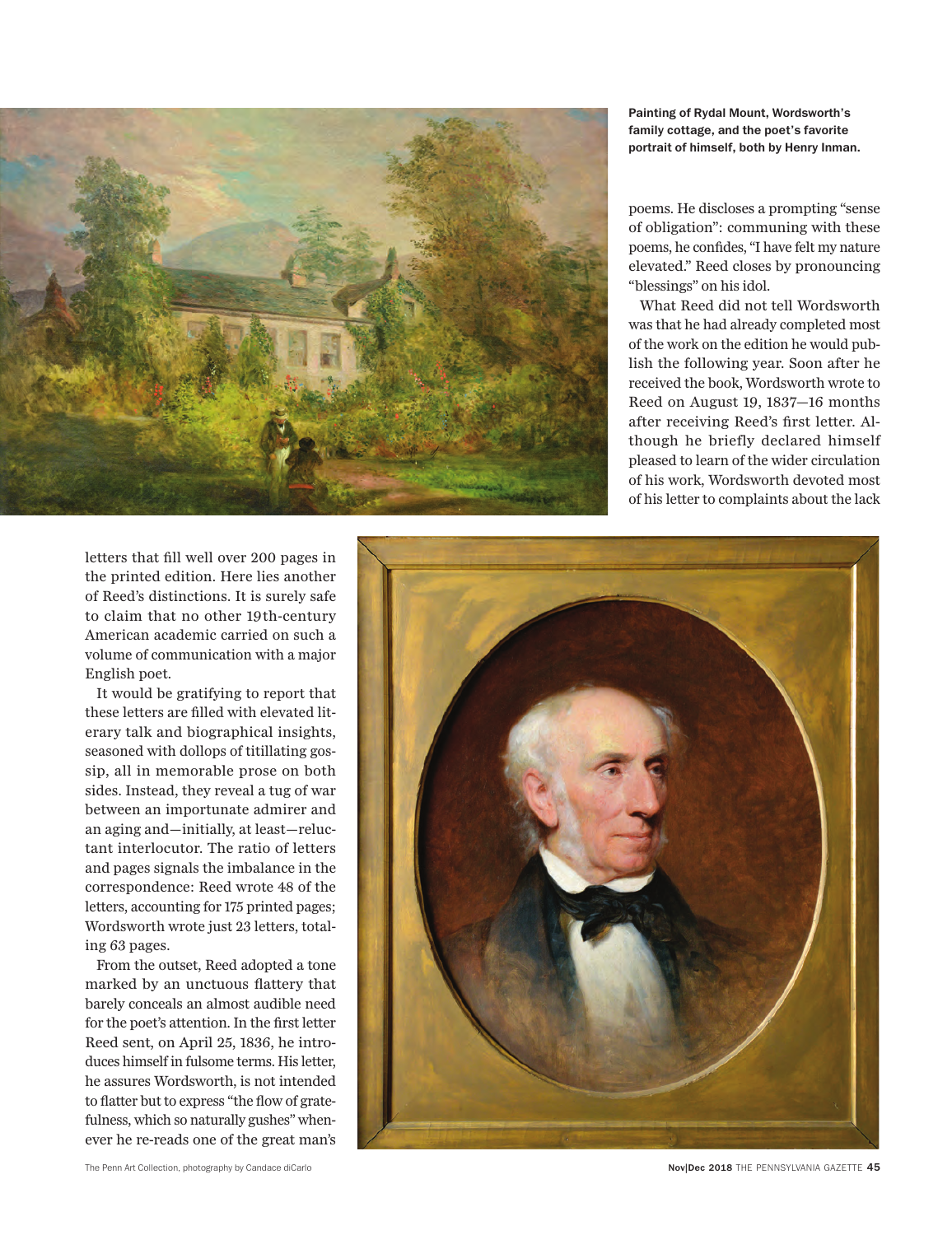of copyright protection. In the absence of legislation protecting the publications of British authors, Wordsworth writes, American publishers inevitably succumb to the "temptation" to issue cheap and shoddy re-prints, sharing none of their ill-gotten proceeds with the authors whose work they are effectively stealing. (Charles Dickens was only the most famous and most voluble of the writers who frequently made the same accusation. In the event, the protections of copyright were not extended to British authors until 1891.)

These first two exchanges between Reed and Wordsworth anticipate the competing emphases of much of the correspondence: Reed pelting Wordsworth with repeated and effusive compliments, the poet more interested in his sales and lost income, along with the losses he had suffered by investing in several American companies. In a letter dated July 18, 1842, Wordsworth declares that, because of the money troubles he was experiencing, "nothing would tempt me to trust any portion of my little Property to an unqualified Democracy."

Several of Reed's letters combine salutations with advice and suggestions, some of which Wordsworth accepted. The most significant recommendation was in a letter Reed sent on April 28, 1841, in which he proposed that Wordsworth add to his *Ecclesiastical Sonnets*—a long sequence celebrating the history of the Anglican Church—verses carrying the story into the New World. By including "the transmission of the spiritual functions of the Church of England to the daughter Church on this Western continent," Reed argued, Wordsworth would complete his narrative with a gesture of "moral sublimity."

In relatively prompt response, Wordsworth mailed three sonnets to Reed, gathered under the heading, "Aspects of Christianity in America." The three poems are titled "The Pilgrim Fathers," "Continued," and "Concluded—American Episcopacy."

Here is the sestet that closes "The Pilgrim Fathers":

Men they were who could not bend; Blest Pilgrims, surely, as they took for guide A will by sovereign Conscience sanctified; Blest while their Spirits from the woods ascend Along a Galaxy that knows no end, But in His glory who for Sinners died.

As those lines suggest, these verses do not add much to Wordsworth's body of work, either in bulk—he wrote over 500 sonnets—or in quality. For his part, though, Wordsworth thought enough of them to include all three in his next collection, a volume called *Poems, Chiefly of Early and Late Years*. In any event, the significant point is that the three sonnets earned Henry Reed the rare if not unique distinction of having more or less commissioned bespoke poetry from one of the most important literary figures of the 19th century.

Reed and Wordsworth never met. Each time Reed began to contemplate an Atlantic crossing, the obligations of teaching and the needs of his family intervened. To ameliorate his lingering disappointment, Reed persuaded Henry Inman, an important painter of portraits and landscapes, to journey to Rydal Mount and complete a portrait of the 74-yearold Wordsworth, now Poet Laureate. In just nine sittings, Inman produced a likeness that Wordsworth called the finest of the 27 for which he had posed. Without Henry Reed's intervention, this compelling image of Wordsworth in his old age, now in Penn's collection, would never have been created.

Along with the portrait, Inman also produced several sketches of Rydal Mount, one of which he later used as the basis for an oil painting. Two figures, identifiable as poet and painter, stand in front of the cottage.

Wordsworth died in 1850. Four years later, Reed finally organized a trip to Europe. Since his wife was ill, his sisterin-law, Anne Emily Bronson, accompanied him. They traveled widely, in Great Britain and on the Continent. Reed sent extended and excited reports to his family about the ancient castles and churches he and Bronson visited. But he found his greatest satisfaction in the quiet days he and his sister-in-law spent at Rydal Mount, where Wordsworth's surviving family hospitably entertained them.

After four months of travel, Reed and Bronson boarded the *S.S. Arctic* in Liverpool for their return to the United States. On September 27, 1854, both were among the more than 300 men, women, and children who drowned when the *Arctic* collided with the *S.S. Vesta* and sank off the coast of Newfoundland. The shock of the disaster—one of 19th-century America's most calamitous naval accidents—was compounded by the news that none of the several children aboard had survived, while dozens of crewmen had abandoned the passengers and commandeered the lifeboats.

Henry Reed's death at the age of 46 was widely mourned by his family and his large circle of friends in Philadelphia. A long, admiring obituary was entered into the minutes of the American Philosophical Society, to which Reed had been elected in 1838.

Beyond that, Reed's death impelled his brother, William, to undertake a memorial labor that would encompass another of Reed's distinctive accomplishments, this one posthumous. Along with his work as an editor (of Thomas Arnold and Thomas Gray, as well as Wordsworth), Henry Reed had published only a number of rather miscellaneous essays in his lifetime. William gathered the copious notes his brother had written for his classes and for his public lectures, which had attracted hundreds of Philadelphians. Over the next several years, William transcribed and published several volumes under Henry's name, among them *Lectures on English Literature, from Chaucer to Tennyson* and *Lec-*